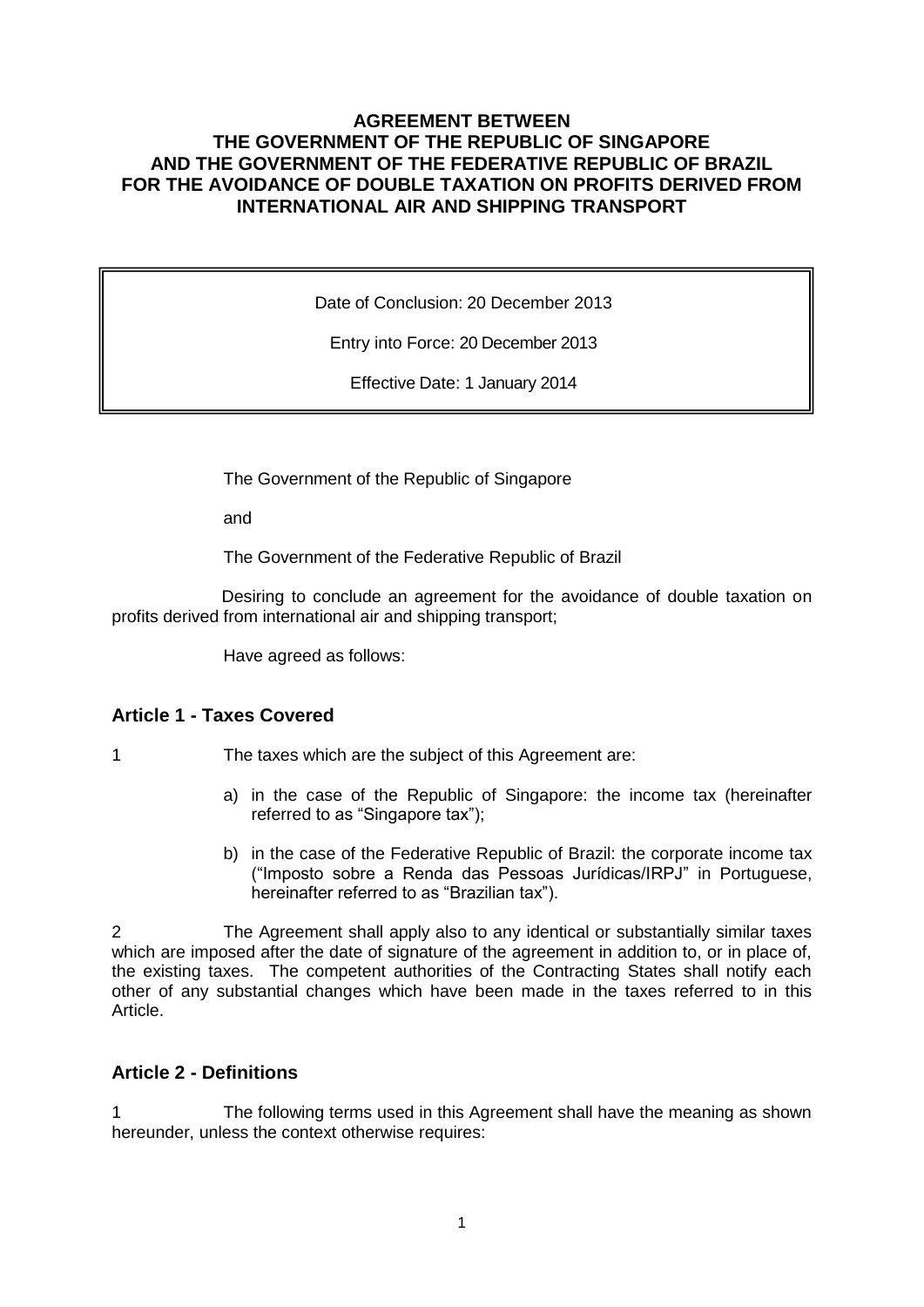- a) the terms "a Contracting State" and "the other Contracting State" mean the Republic of Singapore and the Federative Republic of Brazil, as the context requires; the term "Contracting States" means the Republic of Singapore and the Federative Republic of Brazil;
- b) the term "tax" means Singapore tax or Brazilian tax as the context requires;
- c) the terms "enterprise of a Contracting State" and "enterprise of the other Contracting State" mean respectively an enterprise carried on by a resident of a Contracting State and an enterprise carried on by a resident of the other Contracting State;
- d) the term "international air or shipping traffic" means any transport by an aircraft or ship operated by an enterprise of a Contracting State, except when the aircraft or ship is operated solely between places in the other Contracting State;
- e) the term "operation of aircraft or ship" means the transport by air or by sea of persons, baggage, animals, goods or mail, by an enterprise of a Contracting State, including:
	- (i) sale of tickets or similar documents for such transportation and the provision of services connected with such transport where such provision of services is incidental to the operation of aircraft or ship in international traffic, either for the enterprise itself or for any other enterprise;
	- (ii) use, maintenance or rental of containers (including trailers and related equipment for the transport of containers) used for the transport of goods or merchandise, where such use, maintenance or rental is incidental to the operation of aircraft or ship in international traffic;
	- (iii) rental or lease of aircraft or ship on a bareboat basis where such rental or lease, as the case may be, is incidental to the operation of aircraft or ship in international traffic;
- f) the term "competent authority" means:
	- (i) in the case of Singapore, the Minister for Finance or his authorized representative;
	- (ii) in the case of Brazil, the Minister of Finance, the Secretary of the Federal Revenue or their authorized representatives;
- g) the term "resident of a Contracting State" means any person (including an individual, a company, any body corporate or any entity that is treated as a body corporate for tax purposes and any other body of persons) who, under the laws of that State, is liable to tax therein by reason of his domicile, residence, place of management or any other criterion of a similar nature, and also includes that State and any political subdivision, local authority or statutory body thereof.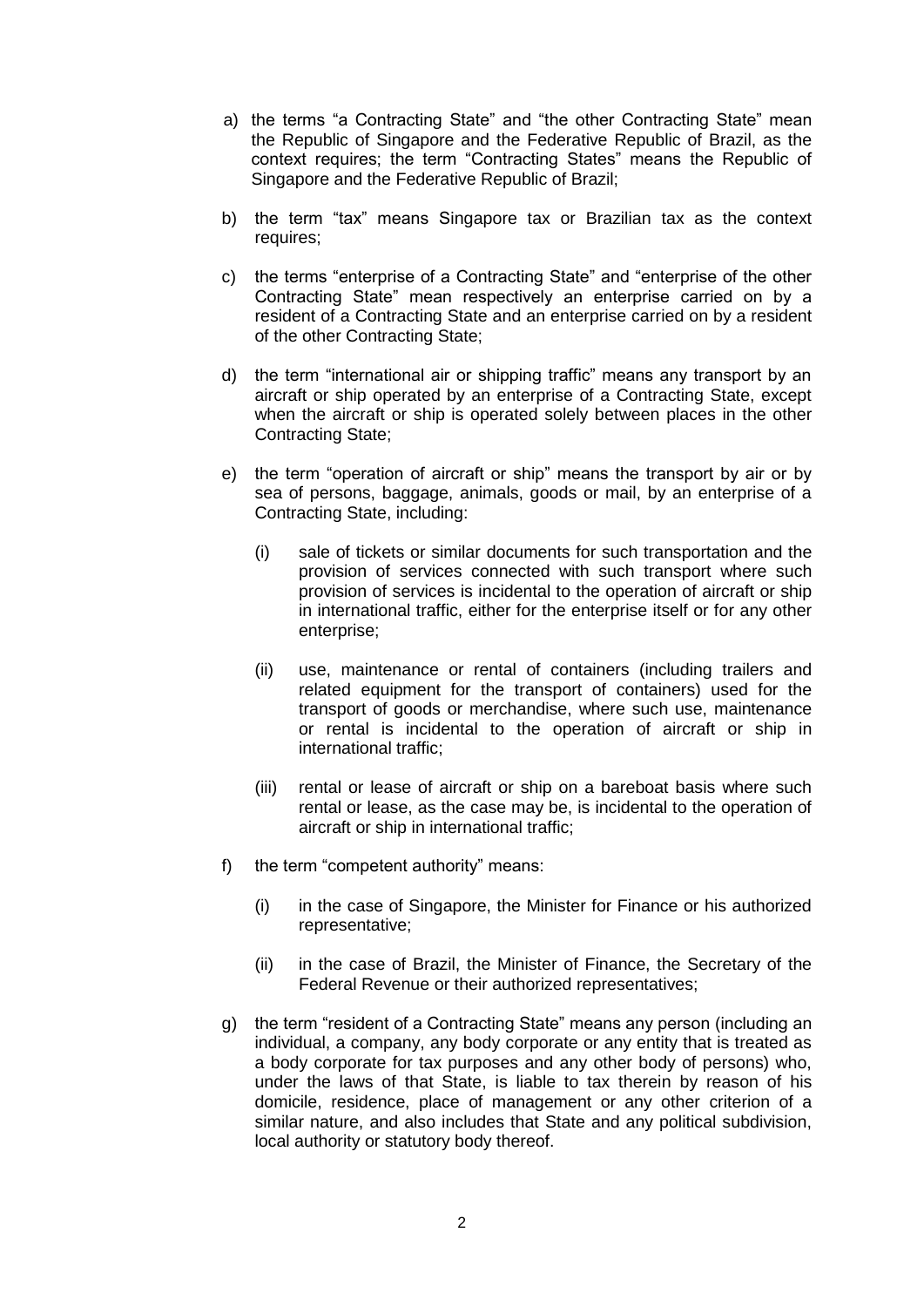2 As regards the application of the Agreement at any time by a Contracting State, any term not defined therein shall, unless the context otherwise requires, have the meaning that it has at that time under the law of that State for the purposes of the taxes to which the Agreement applies, any meaning under the applicable tax law of that State prevailing over a meaning given to the term under other laws of that State.

# **Article 3 - Avoidance of Double Taxation**

1 Profits derived from the operation of aircraft or ship in international air or shipping traffic by an enterprise of a Contracting State shall be exempted from tax in the other Contracting State, irrespective of the manner in which it is levied.

2 Gains derived from the alienation of aircraft or ship operated in international air or shipping traffic by an enterprise of a Contracting State and movable property pertaining to the operation of such aircraft or ship shall be exempted from tax in the other Contracting State, irrespective of the manner in which it is levied.

3 The provisions of paragraphs 1 and 2 of this Article shall also apply to profits from the participation in a pool, a joint business or an international operating agency.

# **Article 4 - Refund**

Where tax has been levied and collected by a Contracting State contrary to the provisions of this Agreement, applications for the refund of tax have to be lodged with the competent authority of that State within the time period provided for in the domestic law of that State.

### **Article 5 - Mutual Agreement Procedure**

1 The competent authorities of the Contracting States shall endeavor to resolve by mutual agreement any difficulties or doubts arising as to the interpretation or application of the Agreement. Consultation requested by the competent authority of a Contracting State shall begin within 120 days from the date of the receipt of such request.

2 The competent authorities of the Contracting States may communicate with each other directly for the purpose of reaching an agreement in the sense of the preceding paragraph.

# **Article 6 - Entry Into Force**

The Agreement shall enter into force on the date of its signature and its provisions shall have effect:

- a) in Brazil:
	- (i) in respect of income arising in the taxable years beginning on or after the first day of January of the calendar year next following that in which the Agreement enters into force; and